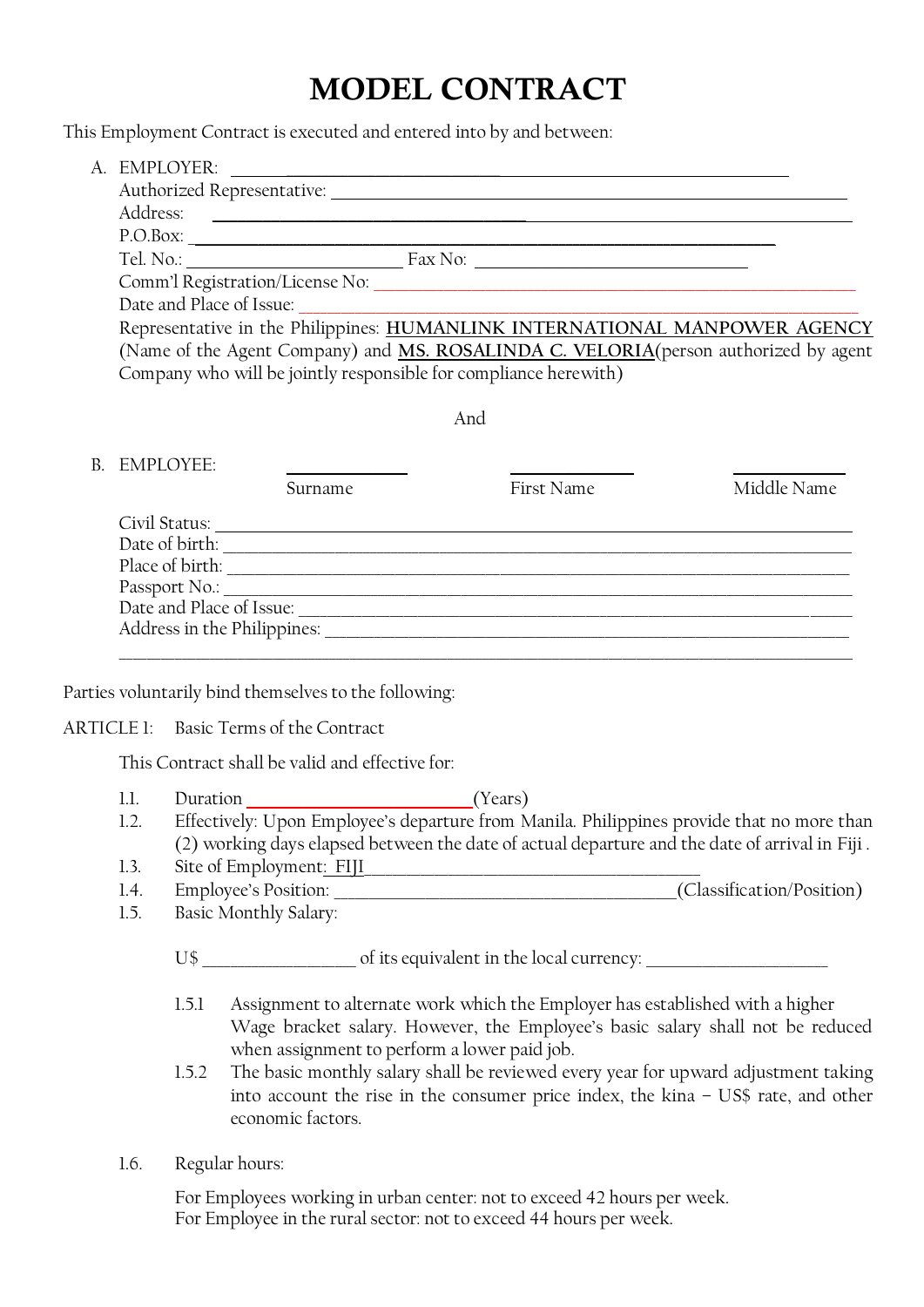- 1.7. Overtime pay:
	- 1.7.1 For work over regular working hours: "As per (COUNTRY) Labour Law".
	- 17.2 For work in designated rest days and holidays: "As per (COUNTRY) Labour Law".
- 1.8. Leave with full Pay:
	- 1.8.1 Sick Leave: nine (9) working days for Employees in the urban centre: Six (6) working days for Employees in the rural sector
	- 1.8.2 Sundays and official Public Holidays.

ARTICLE 2: General Provisions of the Contract:

- 2.1 The Employee and upon the discretion of the Employer, his spouse and his dependents /children, shall be entitled to free transportation to the site of employment and free transportation to Manila, Philippines in the following cases
	- 2.1.1 Expiration of this contract
	- 2.1.2 Termination of this contract for any reason whatsoever
- 2.2 The employer shall likewise provide free transportation to the Employee's spouse and children or any of his dependents in the event of the Employee's death.
- 2.3 Notwithstanding the foregoing provision, should the Employee return to the Philippines For personal reasons prior to the completion of termination of this Contract, theemployee shall pay for his return fare.
- 2.4 The cost of transportation of personal effects of the Employee and his spouse dependents shallbe borne by the Employer.
- 2.5 The Employee shall be provided free of charge with furnished decent and comfortable Accommodation which shall be available on or within a reasonable period after the employee's arrival
- 2.6 The Employee shall be provided free food and meals to the employee during the term of his /her employment.
- 2.7 Free emergency medical and dental services and facilities shall be provided by the employer to the Employee especially in areas where medical services are inadequate.
- 2.8 Workmen's Compensation benefits for service connected illness and death shall be in accordance with the Workmen Compensation Legislation of Fiji.
- 2.9 In case of death of the Employee, the Employer shall bear the expenses for the repatriation of the remains of the Employee and his personal properties and shall cover the repatriation of his surviving spouseand any of his dependents to the Philippines free of charge.

If repatriation of remains is not possible under certain circumstances, the proper disposition thereof shall be made upon previous arrangement with the Employee's next of kin, or in his absence, any appropriate official of the Philippines Embassy in Fiji.

- 2.10 In case of death of the employee or where the Employer, after consideration of the circumstances, directs that the death of the Employees be presumed, his spouse and dependents shall be eligible to be paid the amount in lieu of recreation leave and bonus determined on a pro-rata basis for the period of service prior to the death of the employee for which recreation leave and/or bonus payments have not previously been made.
- 2.11 Personal Accident Insurance in the amount of P100,000.00 shall be provided by the Employer to the Employee.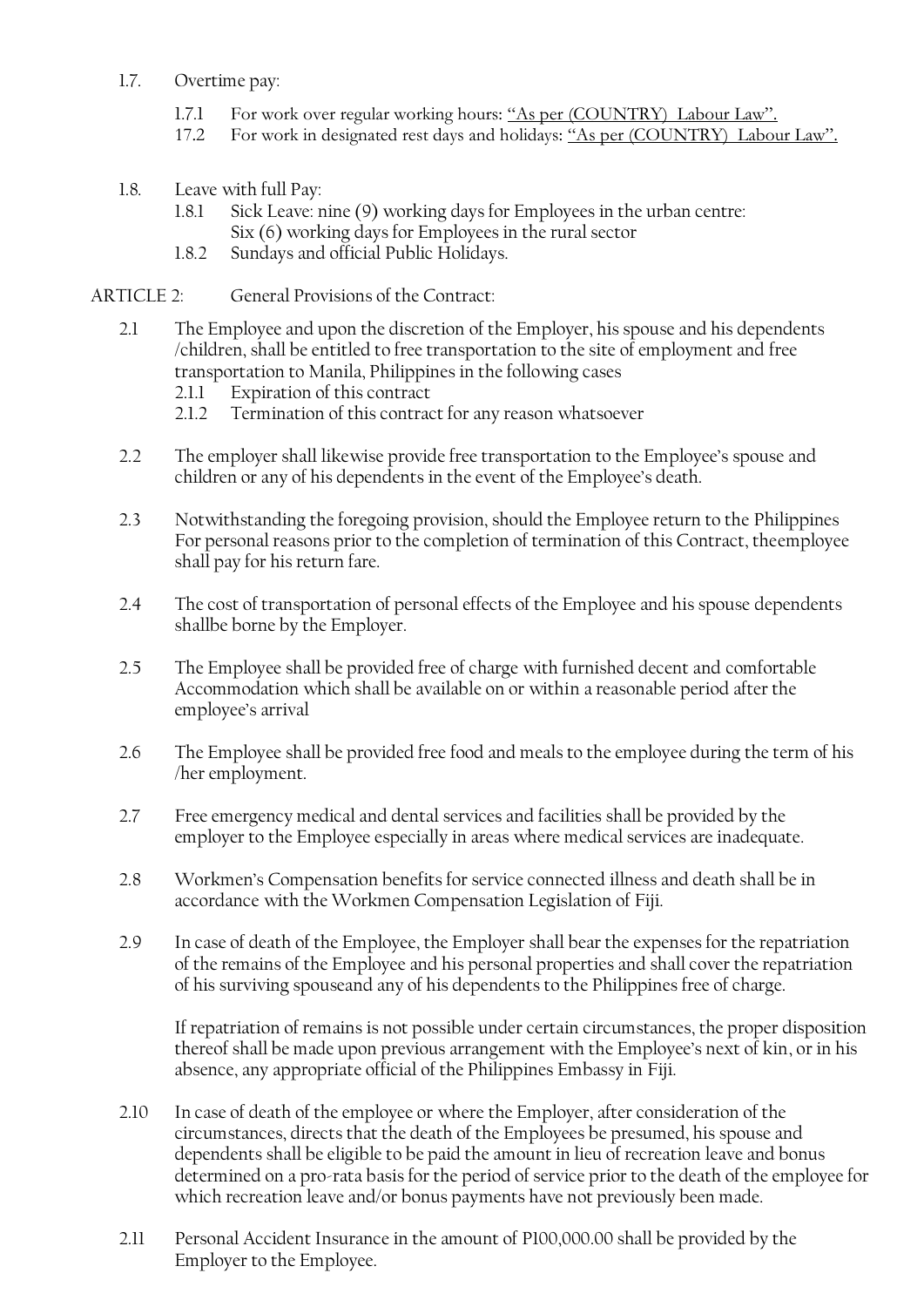- 2.12 The Employer shall provide assistance in remitting a portion of the Employee's salary directly to his designated beneficiary's account through bank to bank transfer.
- 2.13 The Employee shall be entitled to a completion bonus equivalent to one month salary Upon completion of one year of service for the Employer,
- 2.14 Should the Employee be terminated through no fault of his, he shall be entitled to his Completion bonus computed on a pro-rata basis.
- 2.15 The Employee shall be reliable for payment of his own income in accordance with the Tax Laws of Fiji and the Philippines.
- ARTICLE 3 Termination of the Contract:

Neither party may unilaterally cancel this Contract except for the following legal, just and valid causes:

- 3.1 The contract of the employment may be terminated by the Employer without notice on the following grounds: misconduct, willful disobedience of a lawful or responsible order, dishonesty, habitual neglect of duties, and excess use of intoxicating liquor or drugs and violation of the laws of Fiji.
- 3.2 The Employer or Employee may terminate this contract without notice on the following grounds: serious insult, inhuman, unbearable treatment accorded the Employee and his dependents and violations made by the Employer of the terms and conditions of this contract.
- 3.3 The Employer or Employee may terminate this Contract on other grounds by giving one month's written notice of the Employer's or Employees intention to terminate or in lieu thereof pay the Employee a sum equivalent to one month salary.
- ARTICLE 4: Settlement of dispute: A dispute arising from the Employment Contract may be referred to a representative of the Philippine Embassy and the Employer concerned for mediation before said dispute is referred to the *National Supreme Court of Fiji.*

## ARTICLE 5: Contract Renewal

This contract renewal for another year upon agreement of both the Employer and Employee.

- 5.1 in case the parties renew the Contract, the Employee shall be entitled to one month paid vacation in the Philippines or any other country agreed upon by the parties and a round trip ticket to Fiji prior to resumption of employment.
- 5.2 In the event of such renewal, the Employee shall submit the renewed contract or a certification of renewal for verification and authentication at the Philippines Embassy in Fiji. When this is not possible, the employee shall submit the Contract to the Philippines Overseas Employment Administration for verification upon his return/vacation to the Philippines.
- ARTICLE 6: Other Provisions
	- 6.1 Other company benefits provided to other works in the same category shall be provided to the Employee by the Employer.
	- 6.2 The Employee shall observe the code of discipline for Filipino workers and the Employer's company rules and abide by the pertinent laws of Fiji and respect it's customs and traditions.